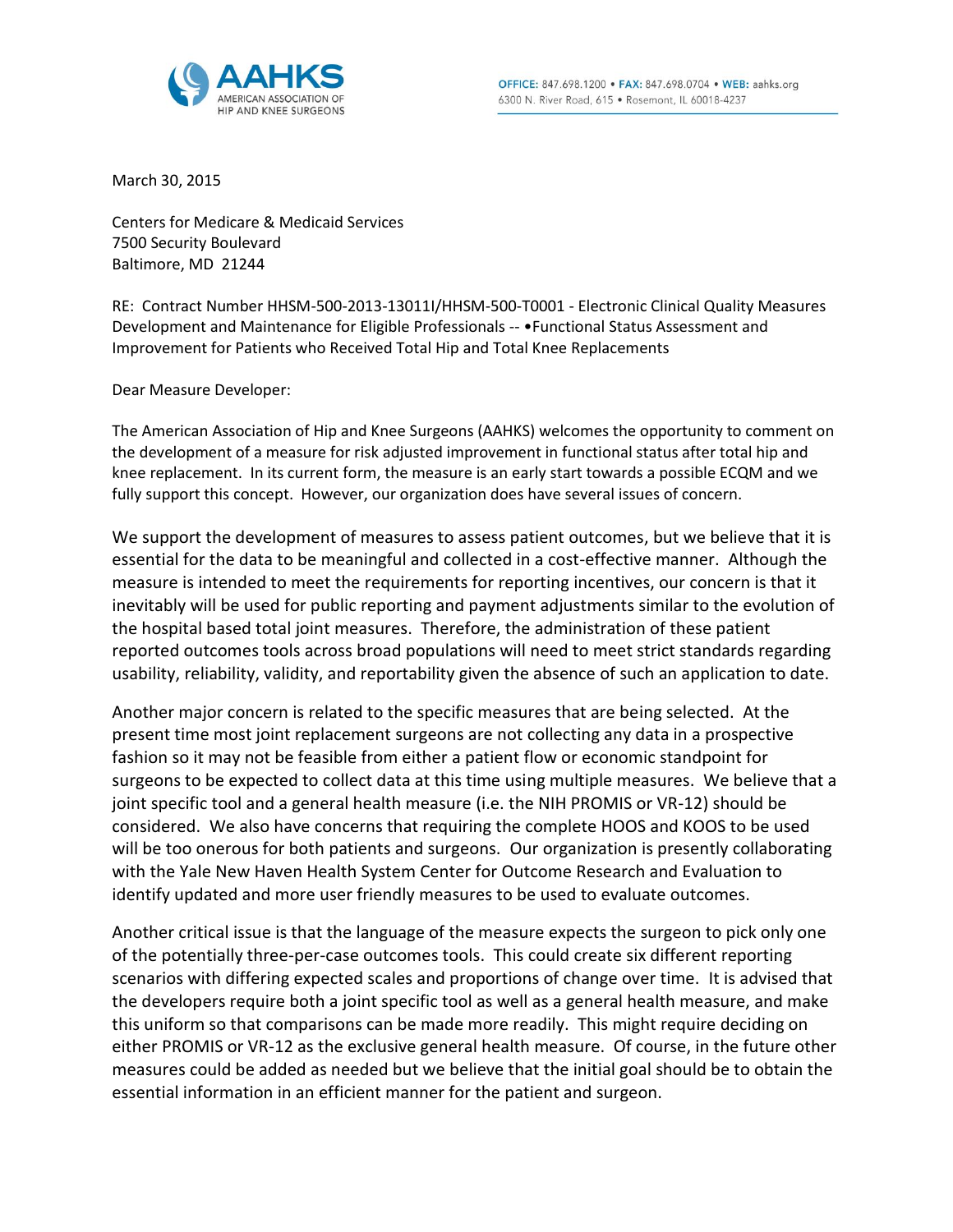We concur with the intent of assessing functional improvement through patient reported outcomes. We were encouraged to see a broader set of risk factors including orthopedic specific and socio-demographic parameters in Table 1. We agree that it is difficult to establish a fair risk adjustment model through administrative data sets only, as pertinent orthopedic risk variables currently are not collected. We are encouraged that many of the orthopedic variables that we consider critically important have been included to support the development of a fair risk adjustment model. The collection of these variables is hampered by the lack of diagnostic codes for many of the variables that orthopaedic surgeons consider important. Therefore, either new diagnostic codes need to be developed or an adequate reporting interface needs to be constructed for the individual surgeon. Ideally all this data could be collected by a National Outcomes Registry. However, this is currently not available, nor is there any consideration for the reporting burden on the individual physician. Until this process is clarified, AAHKS is asking our members to collect 11 orthopedic-relevant variables that currently have ICD-9 codes so that these variables can be tested to determine if they improve the current risk model. We believe that this data could eventually be collected in a registry. In addition, neurologic, hepatic, renal and cardiac disease are left unmentioned, yet all might significantly affect the delta of function between before and after arthroplasty.

Additionally the mechanism of capturing the variations in socio-demographic status is not described. It is suggested that race and average census income by home zip codes might be automated retrievals. Obesity also needs to be better defined as a continuous variable of body mass index or stated as ranges of the same. There is also no mention of volume criteria. The developers will need to address sample size in order to avoid harm through potentially wider standards of deviation in the practices of surgeons with smaller volumes. There has been resistance to breaking out individual surgeon data from large registries for similar reasons.

One other issue that is not addressed in the proposal is how to evaluate the patient who has two or three joint replacements in one year. If attempting to capture the improvement from the first knee replacement at eleven months, are the outcomes of the surgeon to be jeopardized because the patient is then only several weeks status post the contralateral total knee? Is it appropriate to capture the pre-procedure functional status of the second procedure only one or two months after the first? Perhaps it would be most reasonable when faced with multiple total joint replacements within a year to utilize for both procedures the pre-op functional status before the initial procedure and utilize as the outcome for both procedures the final status up to a year after the second procedure. This would measure how well the surgeon is caring for the patient as a whole, not the joints as somehow being isolated separate parts.

Finally, this measure development started as a parallel process to a similar measure being developed for hospital reporting. The development and timing of implementation of these measures need to be harmonized in order to facilitate accurate data collection and to reduce costs.